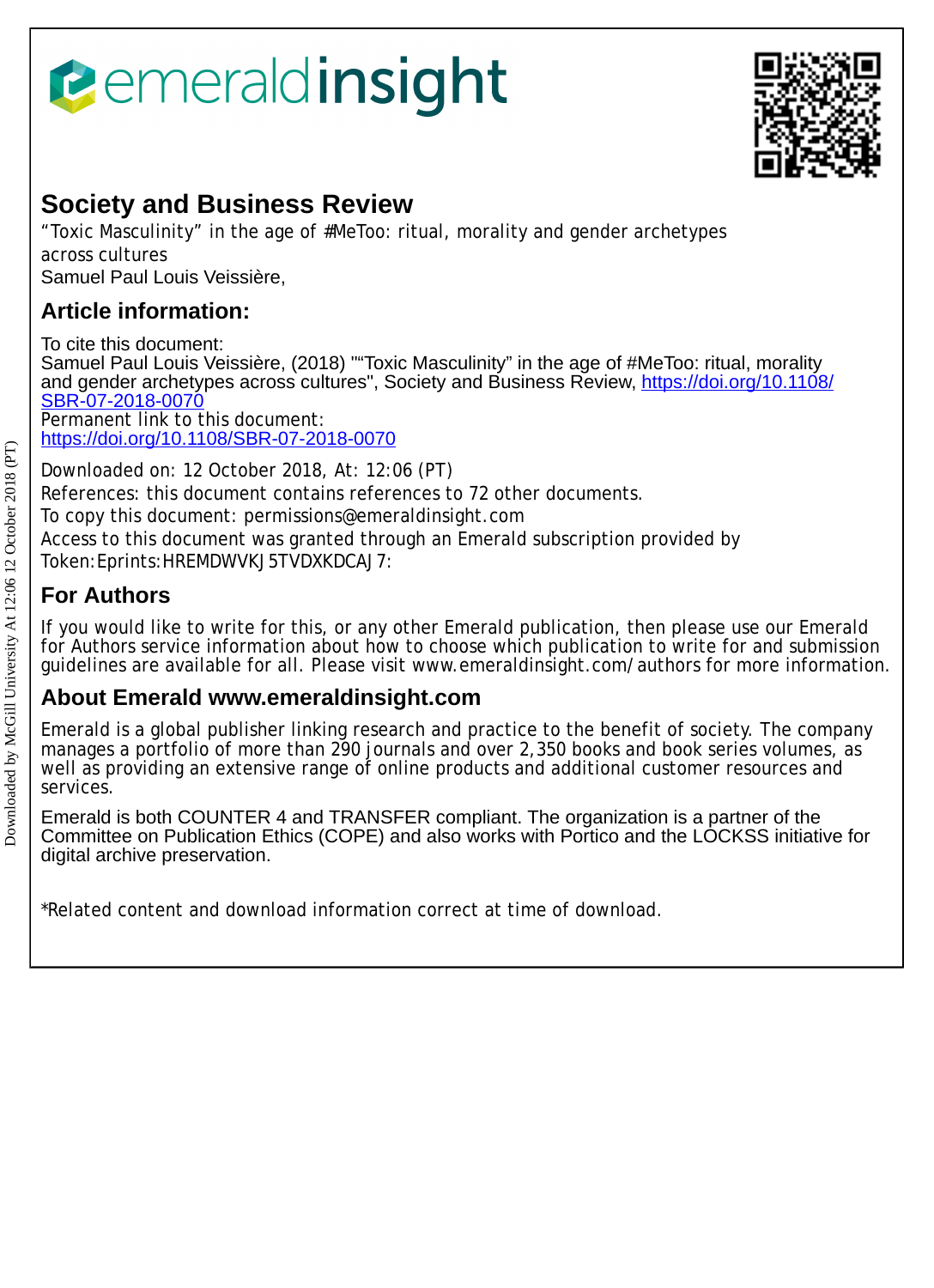## "Toxic Masculinity" in the age of #MeToo: ritual, morality and gender archetypes across cultures

Samuel Paul Louis Veissière

Division of Social, Transcultural Psychiatry, Culture, Mind, and Brain Program, McGill University, Montreal, Canada

#### Abstract

Purpose – This paper aims to take the "toxic masculinity" (TM) trope as a starting point to examine recent cultural shifts in common assumptions about gender, morality and relations between the sexes. TM is a transculturally widespread archetype or moral trope about the kind of man one should not be.

**Design/methodology/approach** – The author revisits his earlier fieldwork on transnational sexualities against a broader analysis of the historical, ethnographic and evolutionary record. The author describes the broad cross-cultural recurrence of similar ideal types of men and women (good and bad) and the rituals through which they are culturally encouraged and avoided.

Findings – The author argues that the TM trope is normatively useful if and only if it is presented alongside a nuanced spectrum of other gender archetypes (positive and negative) and discussed in the context of human universality and evolved complementariness between the sexes.

**Social implications** – The author concludes by discussing stoic virtue models for the initiation of boys and argues that they are compatible with the normative commitments of inclusive societies that recognize gender fluidity along the biological sex spectrum.

**Originality/value** – The author makes a case for the importance of strong gender roles and the rites and rituals through which they are cultivated as an antidote to current moral panics about oppression and victimhood.

Keywords Morality, Masculinity, Archetypes, Ritual, Sex and gender, Virtue-signalling

Paper type Research paper

#### 1. Introduction: in and out of sex work

In the introduction to his ethnography of drug-dealing in Spanish Harlem, [Bourgois \(2003\)](#page-10-0) jokes that he fell into crack by accident. I used to joke that I fell into sex work by accident. From 2006 to 2009, I conducted ethnographic fieldwork in the streets of Salvador da Bahia in Brazil. The way I tell the story now, I was studying "social ontology, resilience, and emerging modes of sociality among street kids and sex workers". I did not use that language then. I had been trained in political anthropology and postcolonial theory, and I wanted to learn how people facing extreme marginalization ("oppression" was the word I used them) learned to make sense of the social, cultural, economic and political structures in which they were embedded. The Field turned out to offer many surprises – not all of which were pleasant (see [Veissière, 2009,](#page-13-0) [2010](#page-13-1)). I never found the noble victims and bad perpetrators I had been looking for. I did find people who were almost invariably more competent than I was at making critical sense of and moving within structures that still did not make sense to me, despite (or because of) the esoteric social science concepts I had been equipped with. I also found that my informants aimed at and often attained a different kind of social mobility than what I had expected. The strange book that came out of my first Brazil cycle[\[1](#page-10-1)], thus,



Society and Business Review © Emerald Publishing Limited 1746-5680 DOI [10.1108/SBR-07-2018-0070](http://dx.doi.org/10.1108/SBR-07-2018-0070)

Received 10 July 2018 Accepted 20 July 2018

Ritual,

gender archetypes

morality, and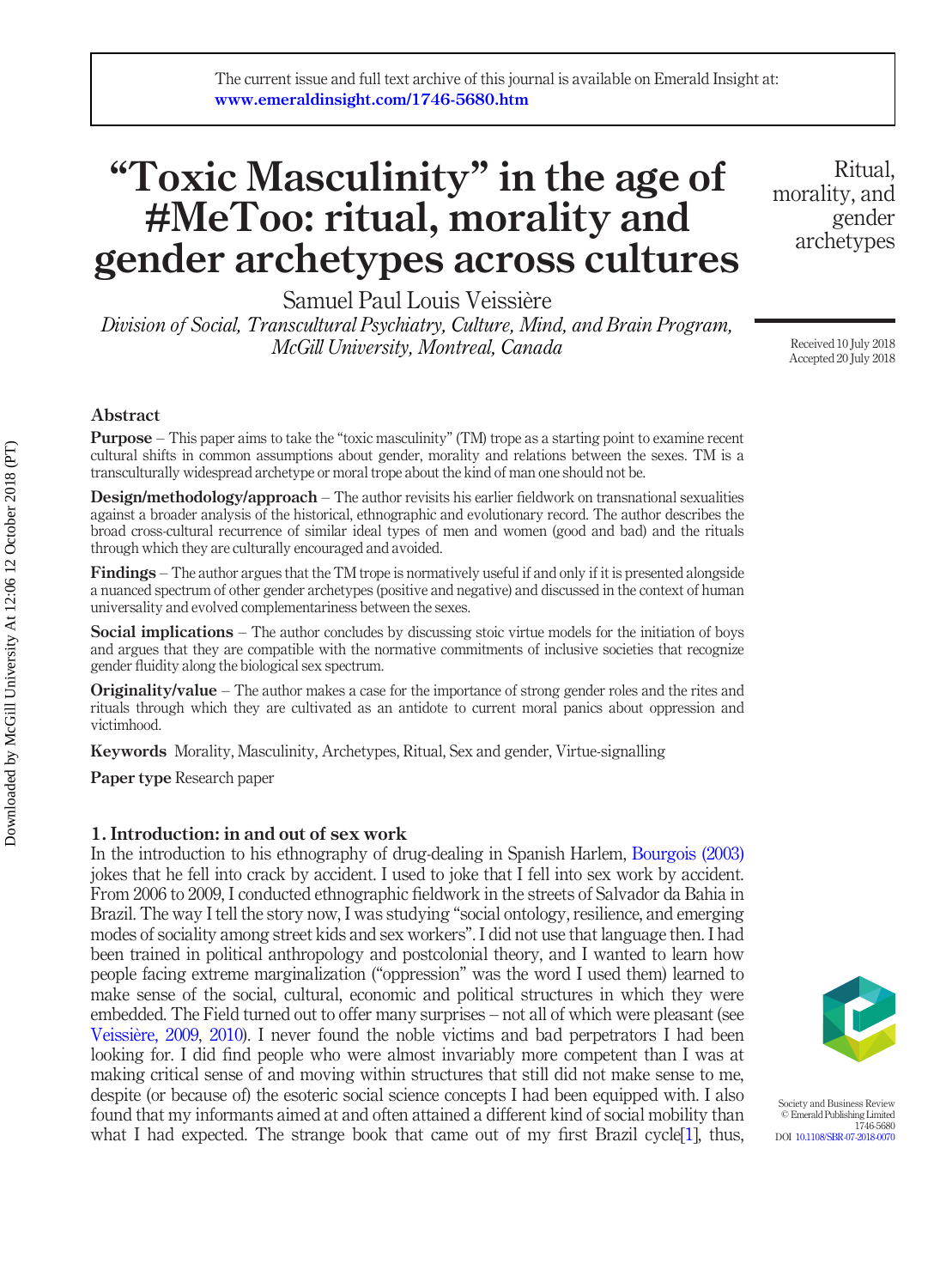describes the lives of poor black women and their attempt to escape the lowest ranks of a pigmentocratic, highly stratified society by marrying foreign "gringo" tourists [\(Veissière,](#page-13-2) [2011](#page-13-2)).

The transactions I observed did not look like sex work in the typically patterned sense of the term. The bar patio seduction rituals were no more explicitly performative than other kinds of effortful social interactions anywhere (such as job interviews or meeting one's inlaws). Seduction rituals, when well executed, must produce the impression of not being seduction rituals. In the transnational Brazilian bar version of the ritual, gender roles are reinforced by being underplayed. The woman saves face by never explicitly asking for money, and the man saves face by never explicitly offering to pay. The women who were most successful at this game were those who were most adept at picking men who could also play the game well. The women who were best at signalling that they were "not like those other women who go after gringos" were best at finding the men who were good at signalling that they were not like "those other gringos".

The stories that I documented, my own included, did not always end well. From the women's lives in Europe (most of my informants ended up in or had returned from Italy, Germany, France and Spain), I collected many stories of dreary small towns, bigoted families, horny priests and brothers-in-law, evil-eyed mothers-in-law, miscarriages, deportations and the occasional truck-stop brothel. Save for my own, I left most of the men's stories out of my ethnography. There were some happy ones. But the bad stories (of which there were more) showcased recurring themes of estrangement from suspicious families and departed children and a downward curve towards financial, social and physical ruin.

It took some effort to disentangle myself from sex work. As the post-colonial theory which I had laboured over in my juvenilia was morphing into mandatory "anti-oppression training" on college campuses, I found myself weary of returning to predictably scripted arguments about gender, victimhood and "sex trafficking[\[2\]](#page-10-2)" at academic conferences – arguments which, as a white man (by, 2014 a "cis white man"; by, 2016, a "cis-hetero whitepresenting man"), I was now told lacked the "experiential authority" to comment on. As I moved on from postmodern autoethnography to third-person cognitive anthropology, I turned to more general questions about the psychological underpinnings and embodied effects of culture, sociality and ritual behaviour [\(Ramstead](#page-12-0) et al., 2016; [Veissière, 2016a,](#page-13-3) [2018](#page-13-4)).

These general questions and varied approaches – from the masculine stories I left out of my first-person ethnography to third-person generalization of evolutionary anthropology – inform about my efforts to make sense of the current crisis in gender relations. They also assist me in examining the meta-ethical foundations of gender normativities across cultures. In the end, what I learned from these stories also assists me in making tentative recommendations on the kinds of gendered rituals, rites and archetypes that might work best for the human species.

#### 1.1 Masculinity in 2018: What's in a camping trip?

The stories we tell ourselves are often more normative that descriptive. They usually tell of how the world should be according to our cultural norms. They are also performative. Stories have strange ways of bringing the world they describe into being [\(Hacking, 2002\)](#page-11-0). When stories change, so do our innermost assumptions and experiences.

In a recent class discussion on the experience of bliss in nature, my anthropology students shared stories of their favourite childhood moments. A young American woman in her early 20s smiled as she evoked memories of father–daughter camping trips. This yearly event, she recounted, had been something of a family ritual deemed worthy of its own name.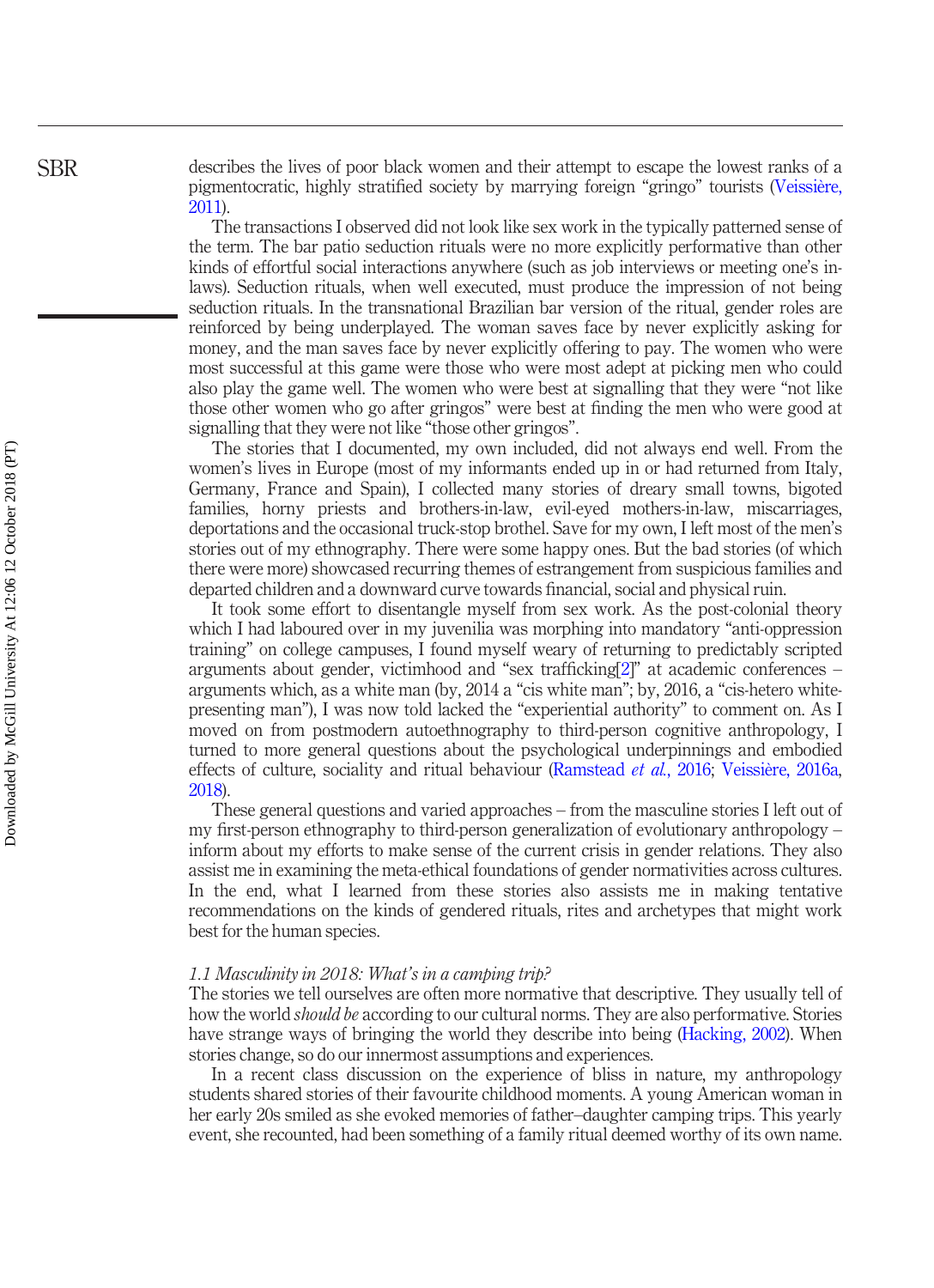Picking up on an awkward pause in the class conversation, she commented with a hint of irony that in today's age, the sight of a father and daughter sharing a small tent would "seem a little creepy".

That comment gave me pause to wonder. The intuitive ease with which the father and daughter concepts could be associated with "creep" mark the widespread normalization of a rapid cultural shift in common assumptions about gender, sexuality and social interactions at large. This much, the cultural anthropologist in me could recognize. This shift is now described by social scientists as being concurrent with a growing culture of victimhood, and an emphasis on "adverse mental health outcomes" stemming from processes of"oppression" along with increasingly pervasive "social justice" and "intersectional" moral culture on north American college and university campuses ([Campbell and Manning, 2014](#page-11-1); [Lilienfeld,](#page-12-1) [2017;](#page-12-1) [Haidt, 2017](#page-11-2)). Commenting on these shifts at the level of gender ideology, cultural critic Laura [Kipnis \(2017\),](#page-11-3) elicited a fierce controversy by pointing out that the emphasis on women's victimhood and men's aggression resembled the kind of patriarchal narrative that first- and second-wave feminists had sought to overturn. Kipnis remarked that as she was coming of age in the 1970s, she had been culturally primed to associate female sexuality with freedom and liberation. By her account, sex in the late 2010s is now primarily associated with risk, passive, vulnerable women and predatory men.

As a man and father of two boys, another part of me – this one, closer to the heart – felt more troubled by my students' comments. I thought of my young boys and wondered what it might be like to be discovering one's manhood in a culture that actively preaches against "toxic masculinity" (TM); a culture, to be precise, that overwhelming associates masculinity with risk, violence and an inner essence tainted with sexual aggression. I also knew (the evolutionary anthropologist in me now) that these associations were not entirely unfounded.

#### 1.2 Stereotypes and archetypes in cognition and culture

The human mind is not well-equipped to reason about to counter-intuitive facts that violate our expectations. Counter-intuitive facts tend to produce strong responses. They will be dismissed as nonsense when they depart too far from common stories ([Boyd and Richerson,](#page-10-3) [1998\)](#page-10-3), and will be highly attention-grabbing and memorable when they combine common stories in unusual ways [\(Boyer, 2008](#page-10-4)). Such facts can elicit automatic responses and even violence when they contradict the moral core of implicit social norms [\(Greene and Haidt,](#page-11-4) [2002;](#page-11-4) [Haidt, 2012\)](#page-11-5).

Our expectations are heavily modulated by cultural norms. These are norms we all know and obey, often without knowing that we know them ([Ramstead](#page-12-0) *et al.*, 2016). In a culture where one version of feminism has become an obligatory moral norm ([Kipnis, 2017\)](#page-11-3), pointing out that men fare much worse than women in many indicators of well-being (see for example, [Bilsker and White, 2011](#page-10-5)) is likely to be interpreted as "misogynist". Any talk of men's issues is also likely to be read as a call for victimhood. In this version of the victimhood story, some men get to claim that women are the "real" oppressors. It is both interesting and alarming to note that competition for victim status is found on both sides of gender equality debate ([Campbell and Manning, 2014](#page-11-1)).

Stereotypes about genders and other categories of persons are found in all cultures. Those stereotypes have likely been around for as long as we have been symbolic species [\(Hrdy, 2011\)](#page-11-6). In general, stereotypes co-evolved (in cognition and culture) for the purpose of informational efficiency. They describe, however crudely, patterns of behaviours and statistical regularities in the world that can be figured out with no explicit instruction. To cognize, in other words, is to categorize ([Harnad, 2017](#page-11-7)). Babies recognize patterns in the world, and they form mental templates to organize information into stereotypes.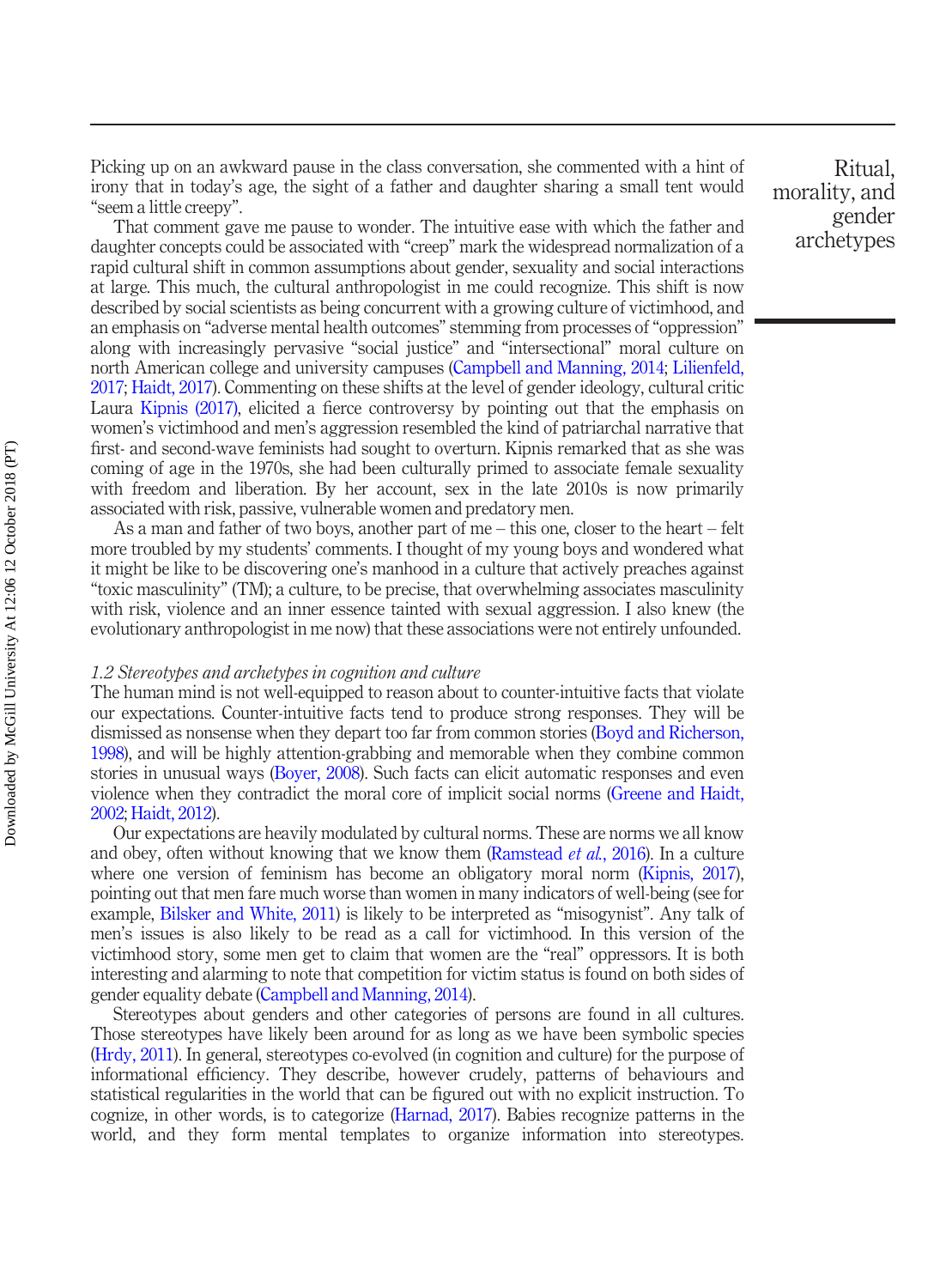A stereotypy is also the hallmark of patterned behaviour, in both animal and cultural forms of life [\(Boyer and Liénard, 2006](#page-11-8)).

Stereotyped behaviour along sexed lines in the animal kingdom looks roughly like stereotyped gendered behaviour among humans. This is why, in addition to roughly similar gender archetypes found across cultures, we know that human behaviour and the cultural patterning of behaviour are rooted in our evolved biology (Eagly and Wood, 1990). Stereotypes can also be plain wrong. Because the human mind is not good at handling complexity, it tends to simplify the world and infer patterns where there are none. This is why we are prone to gambler's fallacy, superstition and conspiracy theories [\(Swami](#page-13-5) *et al.*, [2014](#page-13-5)). Cultural groups need to produce efficient stories to promote and enforce social norms that are good for the survival of group. Lay people call this kind of story-telling "morality". Psychologists call this as rule-governed behaviour [\(Schmidt](#page-12-2) et al., 2011).

All cultures actively promote different stereotypes and ideal types. Some cultural stories are nuanced and others less so. Some are simplified to the point of promoting conspiracy theories. Archetypes that promote crowd madness, witch-hunts, public hangings and genocides are like mind viruses. The human mind's vulnerability to zero-in on single actors and intentional culprits and its propensity to give in to collective pressure has been recognized for a long time. Take, for example, an old story from the Talmud: "When a man is unanimously condemned to death, he must be released at once".

#### 1.3 Gender archetypes as normative ethics

Gender archetypes usually describe *worst-case* and *best-case ideal types* of men and women. The archetypes propagate and promote *moral stories* about the kinds of men and women we should and should not be. Across cultures and throughout histories, these archetypes have proven to be highly similar. For a cultural anthropological view on morality across cultures, (see [Keane, 2015](#page-11-9)); for a psychological, evolutionary view (see [Tomasello, 2016\)](#page-13-6); and for a biocultural view on sex and gender roles, (see [Fuentes, 2015\)](#page-11-10).

The worst-case ideal type for men is usually too aggressive, selfish and not caring enough. The worst-case ideal type for women is usually coddling and manipulative [\(Eagly](#page-11-11) [and Wood, 1999](#page-11-11)). Similarly, cultures do not differ very much in where the best-case ideal type should fit on this spectrum ([Schmitt](#page-12-3) *et al.*, 2008).

The best-case archetype for a man is usually strong, protecting and generous. The ideal woman is usually beautiful, caring and generous. There is broader cultural difference in the next ideal sub-type, but the general picture looks something like this: traditionally, men's role in care-giving is to protect the family. In childrearing, men usually toughen up children and socialize them to face the challenges of the outside world. Women typically attend to minute needs that men are not very good at noticing. Both boys and girls are generally recognized to need masculine types to toughen them and feminine types to make them more delicate and attentive. Evolutionary and cross-cultural research has shown that fathers usually favour rough-and-tumble play over fine-motor subtle play [\(Hrdy, 2011;](#page-11-6) [Lamb, 2000;](#page-12-4) [Lamb and Goldberg, 1982](#page-12-5)). Universally, most cultures have devised some version of the child–father camping or hunting trip ritual.

All cultures recognize the complementarities of men and women, from the anatomical complementarity that makes coitus and reproduction possible, to the complementary ways in which men and women use their strengths to help keep the species alive. The spectrum of masculine and feminine ideal types is also universally recognized as porous [\(Fuentes, 2015\)](#page-11-10). Men can – indeed, by most accounts, should – embody some feminine traits, and women can and should be masculine in some domains. All cultures, thus, have an archetype for effeminate men and masculine women. Some cultures, like the Amerindian berdache type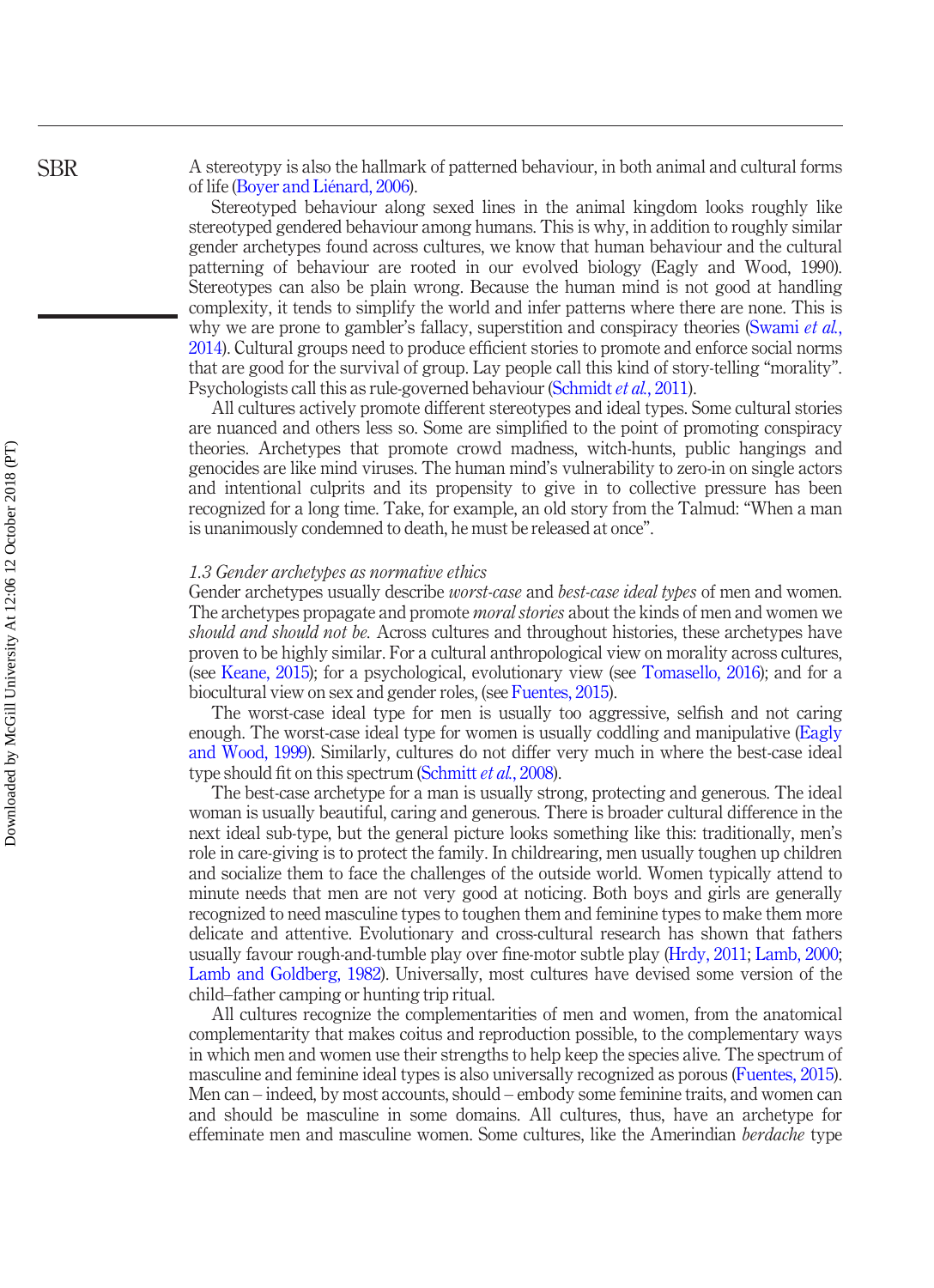[\(Trexler, 1999](#page-13-7), the Filipino *bakla* type ([Manalansan, 2003](#page-12-6)) type, or the Brazilian *travesti* type [\(Kulick, 1997](#page-12-7)) have fully accepted social roles that 'opposites' can integrate. Many cultures identify very masculine women and very effeminate men as unbalanced, or negative types [\(Trexler, 1999](#page-13-7)).

Sexual preference does not always correlate with the sex-and-gender spectrum. Warrior cultures that promoted aggressive men types, like Ancient Greece or Japan, also permitted and encouraged homoeroticism and man-on-man love [\(Trexler, 1999](#page-13-7)). Many cultures have permitted homoeroticism and love-making among men without any implication of homosexuality. In most of Melanesia and Polynesia, boy-on-boy love was tolerated as a normal part of transgressive child-play [\(Mead, 1939](#page-12-8)). In this cultural package, boy-on-boy love was discouraged once one became a 'serious' married person. In some parts of Brazil, the act of 'actively' penetrating men can be seen as a sign of hypermasculinity – the 'homosexual' role in such instances is reserved for the 'passive' man who becomes feminized through penetration [\(Kulick, 1997;](#page-12-7) [Hecht, 2006](#page-11-12)). This kind of macho homoeroticism is also found, albeit in a more covert way, in many athletic, gang and prison cultures that promote aggressive, "hyper-masculine" male archetypes [\(Lancaster, 2005](#page-12-9)).

#### 1.4 Negative gender archetypes across cultures

The risk of over-aggression in males and over-nurturing in women is recognized in all societies. The same is true of social cluelessness in males and social manipulation in women [\(Stoller and Herdt, 1982](#page-13-8)). Robust brain and cross-cultural psychological findings support the view that male and female behaviour traits are normally distributed along biological lines. Males are more aggressive and impulsive on average and not as good as females at paying attention to other people's needs [\(Soutschek](#page-12-10) et al., 2017; Rand et al.[, 2016;](#page-12-11) [Buss, 1995;](#page-11-13) [Schmitt](#page-12-3) et al.[, 2008\)](#page-12-3). As in all normal distribution curves, there is a considerable amount of overlap and individual differences.

Cultural differences in masculine and feminine types often mirror the idealized archetypes elevated as moral models in different societies. Philosopher Ian Hacking calls this phenomenon "looping effects": human biology, experience and personality traits can be malleable and tend to fit the stories we tell ourselves to make sense of the world [\(Hacking,](#page-11-14) [2007\)](#page-11-14). One, however, should remain attentive to the strong limits of this malleability. One might think of cultural malleability as a spectacular 'add on', rather than the founding core of symbolically-enriched human biology. This final point bears retelling and helps clear the muddied conceptual waters surrounding the contemporary archetype of "toxic masculinity". I address these epistemological contradictions in the next sections.

1.4.1 Virtue or virtue-signalling? the sacred and the taboo in evolutionary perspective. In his introduction to psychologist Jordan [Peterson](#page-12-12)'s (2018) controversial book on 12 Rules for Life, the Canadian psychiatrist Norman Doidge raised concerns about the deep, invisible contradiction that underpins the current culture of social justice on university campuses.

On the one hand, Doidge pointed out, most young people schooled after the 1990s have been taught that all morality is relative, and that everything from sex to power to success is socially constructed. This leaves little room for identifying evolutionarily stable patterns of behaviour and places the *locus* of – or the "blame for" – all problems on nebulous "social forces" (e.g. "colonialism") that appear to possess intentions of their own. In more extreme, conspiracy-like versions of this story, the blame, agency and intentions are placed on malefic, usually white male single social actors.

The next set of contradictions is harder to discern. It takes a more minute conceptual look to notice that the intersectional worldview moves from: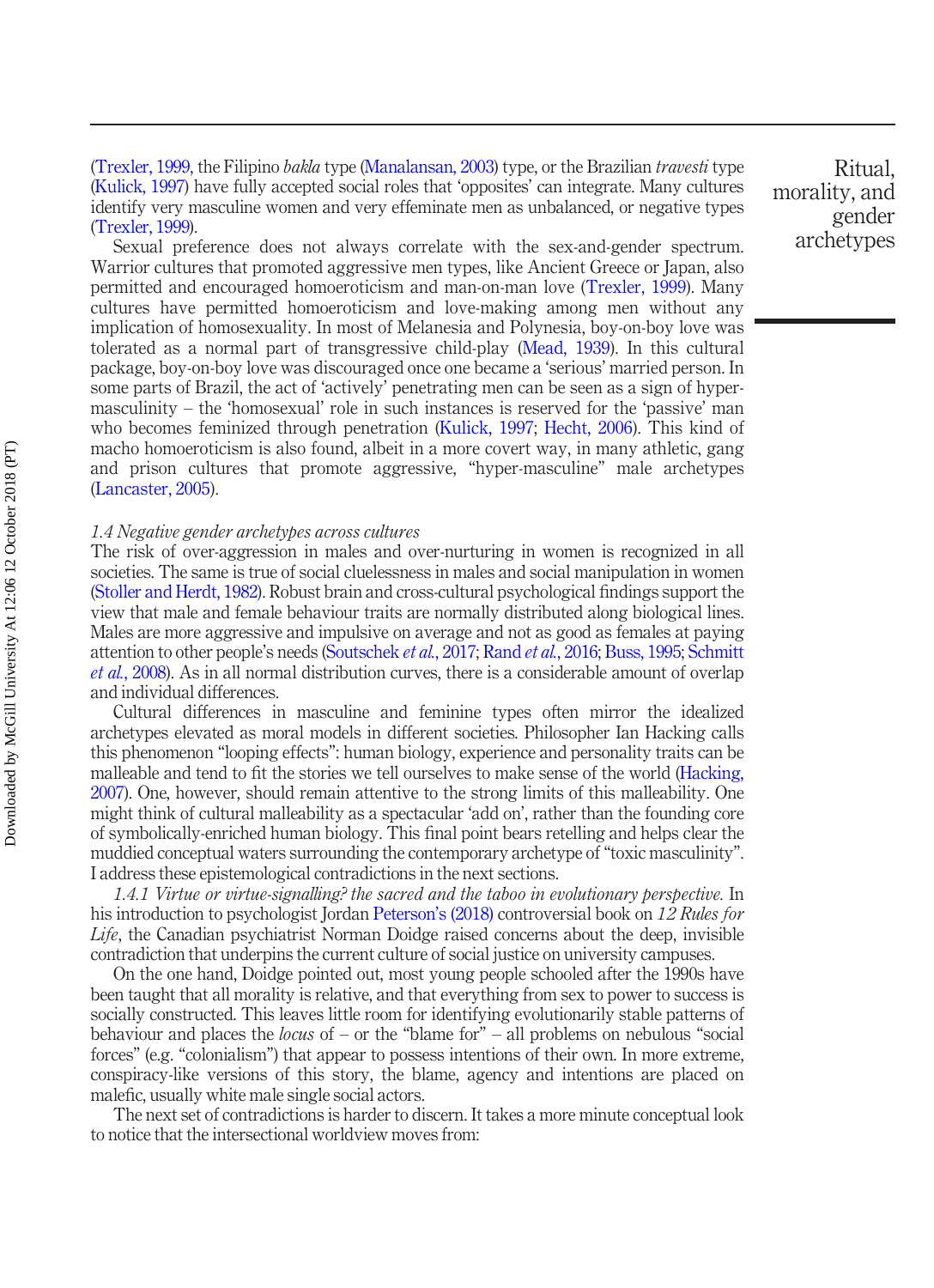- Ultra-constructivist ontological commitments (all behaviours are the result of socialization);
- to a radically individualist, "standpoint" epistemology [\(Harding, 2004](#page-11-15)) granted to some, but not all social actors (reported first-person experience is the ultimate authority on all matters of truth and justice, but if and only if one speaks from the position of the oppressed); and
- universalist ethical commitments to the "undoing" of gender and most social norms, to be led by those who hold marginalized standpoints.

In spite of its relativist claims, thus, the culture of social justice actively promotes *one kind* of highly rigid normative morality about power, sex and human relations. This moral story is then grounded in highly stereotyped models and ideal types of "identity". In this model, gender and ethnic identities are typically cast on the same plane of social construction, but gender "and not ethnicity" is seen a "violent" patriarchal imposition that must be undone. "Ethnicity", in turn, is described as a virtuous marker of colonial victimhood that must be valourized and accommodated but not undone. All those who are not identified with the "cisheteronormative white supremacist patriarchy", then, get to leverage their "disempowered" identity status as a marker of virtue.

Doidge calls this model "virtue-signalling" and sharply contrasts it with the Aristotelian model of virtue ethics, which emphasizes depth of moral character [\(MacIntyre, 2013\)](#page-12-13). From an anthropological perspective, virtue-signalling is found in all cultures as a form of reputational management (Tomasello, 2008). In any given culture and context, one must invariably signal how one abides by and excels at the terms of social norms that regulate good social and moral standing [\(Leary and Kowalski, 1990](#page-12-14)).

Psychologists have pointed out that social norms that regulate virtue aim to promote a symbolic ideal of purity while marking those who do not play by the rules as "polluted" [\(Haidt, 2012\)](#page-11-5). Across cultures, things, substances, persons, ideas and practices that are deemed sacred typically signal purity, while taboos signal pollution [\(Douglas, 2003](#page-11-16)). The sacred and the taboo, finally, tend to elicit the most automatic, often virulent responses. While the sacred, by definition, cannot be questioned or desecrated, the taboo cannot be touched or defended. When individuals or ideas are symbolically marked as taboo, they typically elicit strong disgust responses from purity-seekers. It is pertinent to note that disgust-sensitivity responses, which recruit subcortical brain structures like the insula and amygdala, are evolutionarily ancient mechanisms optimized to deal with threats and poisons in the environment. The presence of taboo among *Homo sapiens*, in turn, activates disgust systems by applying a poison-detection formula to symbolic stimulus [\(Phillips](#page-12-15) *et al.*, 1997; [Rozin](#page-12-16) *et al.*, [2009](#page-12-16); [Tybur](#page-13-9) et al., 2013). While disgust-sensitivity is a normal brain function among vertebrates (particularly mammals and humans), some individuals and cultural groups are known to be more sensitive than others. Conservatives, for example, have often been shown to score higher in disgust-sensitivity that liberals [\(Haidt, 2012](#page-11-5)) A recent study, however, found that those who espoused authoritarian left-wing views of political correctness scored were as high as conservatives in disgust-sensitivity [\(Haidt, 2012](#page-11-5); [Brophy, 2015](#page-11-17)).

This amicable cultural separation from biology, which accounts for the symbolic activation of most deep-brain functions, has often been described favourably to account for humanity's unique evolutionary "success" over other species. An important addition to this "cultural intelligence hypothesis" ([Henrich, 2015\)](#page-11-18), however, could cast this mechanism as a potential problem. One might term this the "cultural stupidity hypothesis".

This evolutionary detour helped me re-ground my argument in a general meta-ethics of interpersonal relations: people invariably form intuitive moral judgements and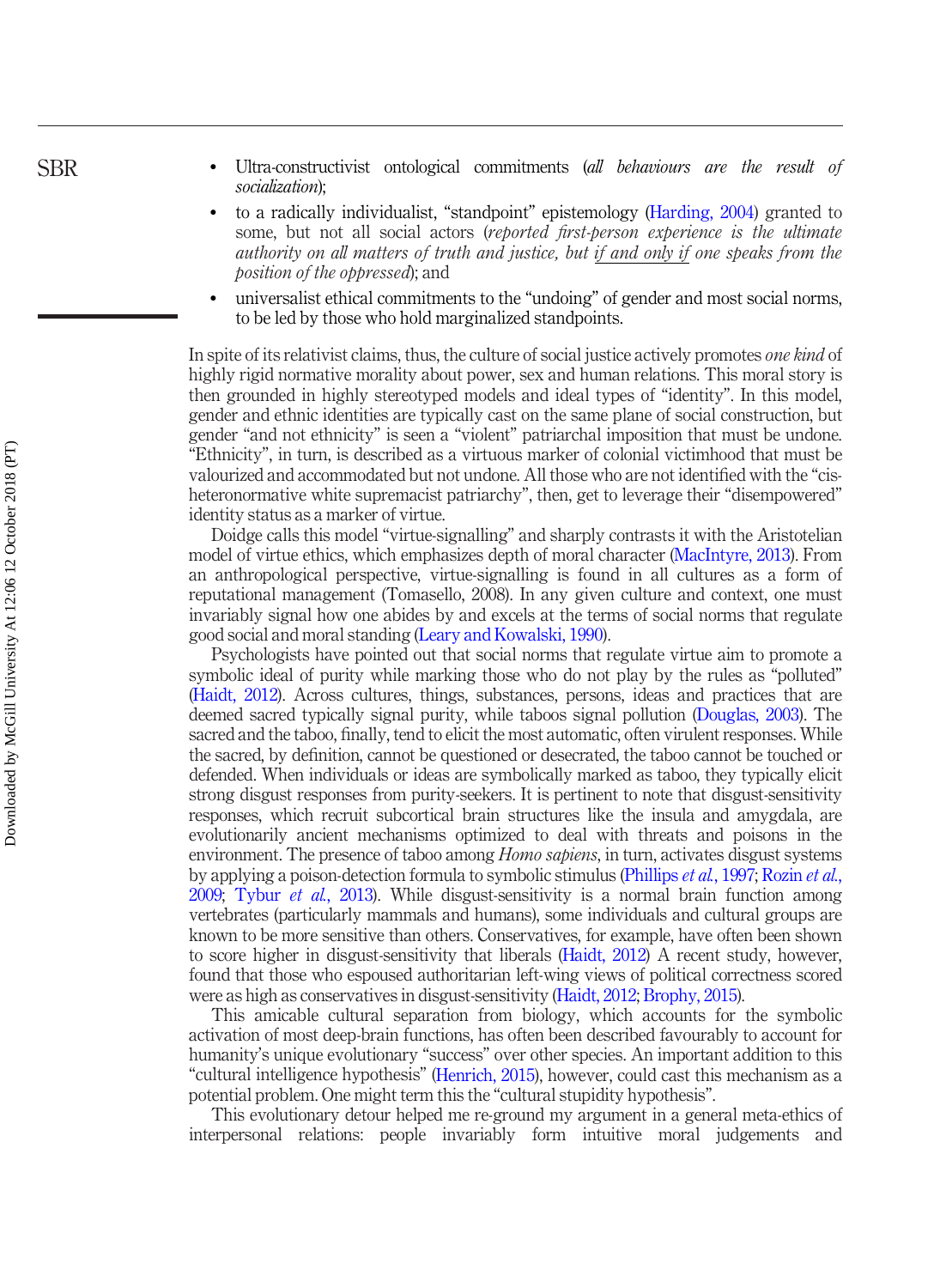performatively manage their reputations around ideas of purity and pollution consistent with those of their time and sub-culture. How different social norms capture and enforce this spectrum, thus, will largely determine the experience of different classes of people marked as a clean or dirty.

If masculinity is increasingly marked as a disgust-eliciting taboo in the new moral culture, we should now examine the TM trope in broader historical, cross-cultural and evolutionary contexts.

1.4.2 Toxic masculinity in comparative focus. "Toxic masculinity" is a highly salient but awkwardly-fitting feature in the conceptual architecture of the "social justice" moral culture I discussed above. In the grander scheme of human structures of myth, TM is simply a worst-case ideal type, i.e. a fairy tale with some basis in biology and broad cross-cultural relevance. The TM myth serves the useful purpose of promoting socially desirable behaviour among males: men should not be bullies, and men should not rape. What healthy mind would disagree with that?

In the current scheme of twenty-first century social justice mythology, the TM story is also the master archetype in an archetype-hungry culture that pretends not to use archetypes.

Invoking the "Toxic Femininity" (TF for shorts, a worst-case female ideal type) in a twenty-first century discussion is not likely to be well received. TF archetypes, however, are also universal. When psychoanalysis still dominated the psychological science scene, a slew of children personality traits from autism to introversion were routinely blamed on a spectrum of feminine bad-mother types, from hysterical, castrating harpies to "refrigerator mothers" ([Severson](#page-12-17) *et al.*, 2008).

In spite of the demise of TF tropes in public culture, female gender archetypes still permeate everyday cultural assumptions on many levels. Many female professors, for example, report that their male students are culturally ill prepared to respect female pedagogical authority. In this argument, most men and boys are said to perceive women leaders through a binary archetypical lens in which one can either be a "sexy girlfriend" or a "bitchy mother" [\(Hay, 2015,](#page-11-19) for a discussion). It may be, then, that many boys do not know how to interact with and perceive women outside of these cultural templates.

I suggest that current Ur-socioconstructivist gender ideology (which provides no clear bearings on what to expect from and how to behave towards other sexes) perpetuates, rather than addresses this problem. On an extreme end of this misgendering spectrum, confusing expectations and an obscurantist denial of biology may also accentuate tensions surrounding so-called "rape culture". While the act of rape constitutes a universally recognizable wrongdoing, what I call "rape culture-culture" presents a contradictory and, ultimately, unexplained story on the aetiology of male sexual aggression. As Doidge points out, the advent of third-wave feminism – which denies masculine and feminine essences outside of socialization processes  $(Butter, 2011)$  – has now sacralized the denial of nature on the one hand and the invisible imbalance of essentialising men only for their worst-case traits.

If we take cross-culturally recurrent tropes about good persons as a reliable indicator of moral wealth, the TM story certainly has a place in the human record. A normative ethics of gender relations, thus, may begin with a recognition of biology. From this lens, an analysis of the distribution of sex-based selected traits would undeniably lead to the conclusion that men do require strong cultural nurturing to balance their aggression, temper their domination and cultivate protecting roles. This is an old evolutionary story. On average, father–child interaction is almost entirely absent among our closest cousins the great apes [\(Hrdy, 2011\)](#page-11-6), but a rough outline of "healthy masculinity" is found in the primate record.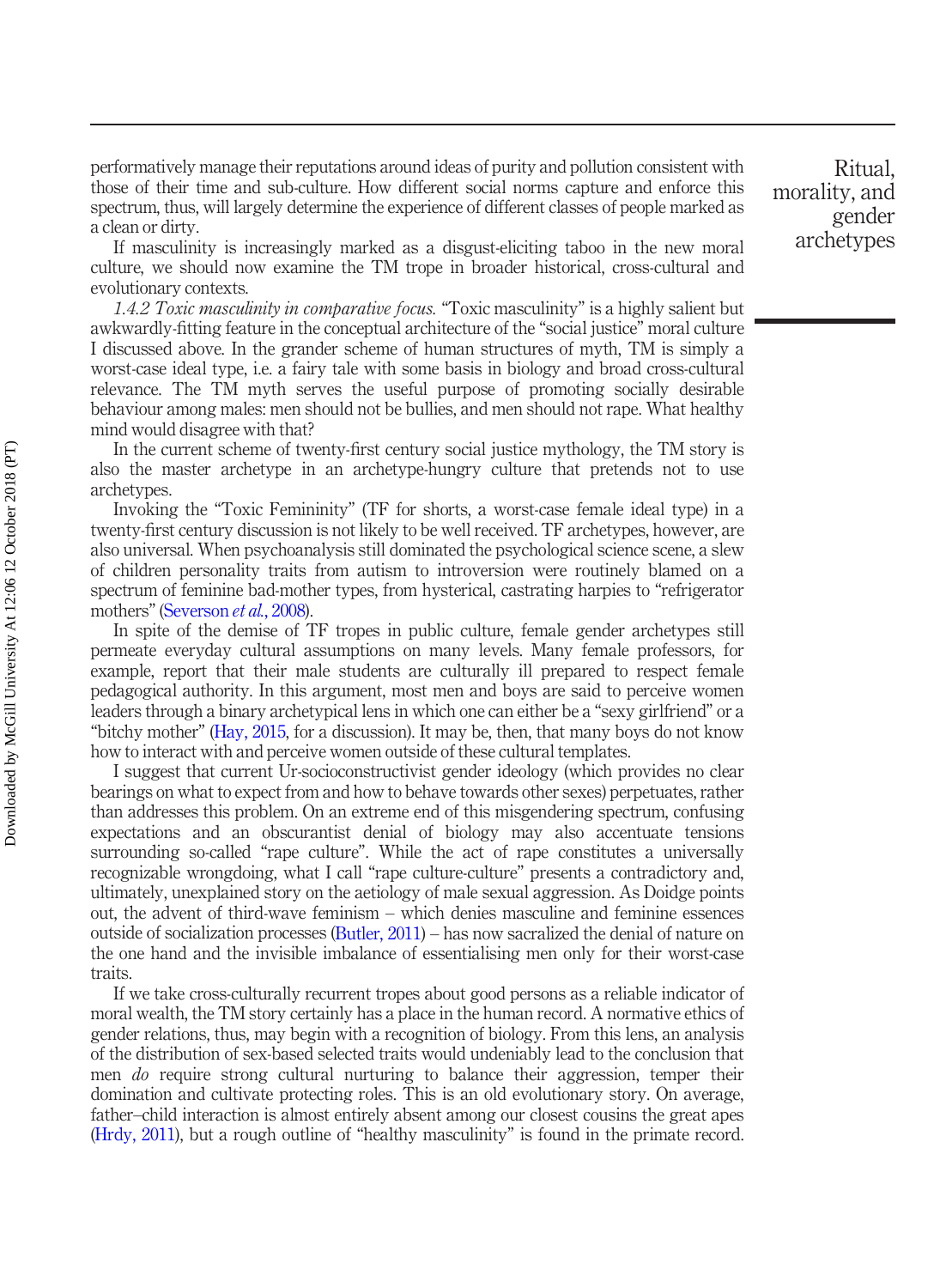Some chimpanzee males, thus, have been observed to step up and occasionally rescue, adopt and raise orphaned baby chimps on their own [\(Boesch](#page-10-6) et al., 2010).

Successfully securing paternal investment – an essential predictor of quality offspring in humans – has been and remains an important biocultural challenge for human females. There is always a strong risk that men, after impregnating women, will take off forever into their cultural equivalent of the long hunting trip and binge-drinking session. This is also why, on average, human females have evolved to be uniquely attractive to males and signal their attractiveness in highly effective ritual ways. Contrary to popular belief in, 2018, women across cultures are much more likely than men to use their attractiveness and genetic status to gain socioeconomic mobility ([Henrich](#page-11-21) et al., 2012). This is a phenomenon I routinely observed in the context of my fieldwork in Brazil [\(Veissière, 2011](#page-13-2)). For men of low social status, genetic status (in the form of health and attractiveness) matter little. In highly stratified societies, low-status males are most often excluded from reproductive rites and rituals, as high-status males monopolize the high-quality females. This is particularly true in polygamous, polygynous societies. Predictably, societies that produce packs of sex-starved, mate-less, purposeless males run into a lot of trouble [\(Veissière, 2011](#page-13-2)). This is when the camping-drinking sessions run out of hand. All cultures, thus, have produced stories about the tragicomedy of this challenge. The bachelor party rite found among Anglo-Saxons is likely an important ritual way to keep bidding farewell to this evolutionary problem.

A common worst-case female archetype across cultures, thus, warns against the femme fatale who secures social success through her attractiveness and sexual favours and leads men to social, financial and emotional ruin ([Forouzan and Cooke, 2005](#page-11-22); [Hanson and O](#page-11-23)'Rawe, [2010](#page-11-23)). In the traditional men's huts of the Amazon and Papua New Guinea, ethnographers report that common talk among men centres on the awe-inspiring, terrifying power of the all-swallowing vagina. Gossip from the female hut usually centres on the gullibility of baby – like men who think with their penis ([Rival, 2011\)](#page-12-18). This is the cultural equivalent of the men-in-the-sauna and women-at-the-hair-salon rituals.

Like the TM story, these TF stories serve an important social purpose. In the pragmatic, bio-culturally-based meta-ethics of gender relation I am advocating here, both TM and TF stories should be told. In turn, the good versions of both stories must be actively promoted.

It may be for this reason that cultures have crafted elaborate, costly and highly sought-after rites of initiation for boys and girls [\(Turner](#page-13-10) et al., 1987). In addition to promoting solidarity, meaning and an identity [\(Whitehouse](#page-13-11) *et al.*, 2014), the no-nonsense pragmatic logic behind such rituals is that girls fare better when they initiated by older women into the arts of womanhood, while boys also benefit from initiation led by older men. Complementariness and good models of gender relations are similarly socialized through different rituals. Across cultures, there are opportunities for boys to learn from women role models, from their girl peers to learn to relate to and to seduce and be respectful to the other sex. The same is true for girls. Boys and girls, finally, need rites of passages to get to know one another and learn to consume and cultivate their need for seduction. All cultures, in other words, need their equivalent of Bar mitzvahs, Bat mitzvahs, prom nights, marriages, father-son, father-daughter and mixed-family camping trips with strong aunt, uncle and grandparent role models [\(Hrdy, 2011\)](#page-11-6). In the language of public health, having access to varied kinds of gender-specific and mixed-genders seduction, interaction and initiation rituals grounded in a rich cultural folklore is an immense protective factor against poor life outcomes. In strength-based language [\(Smith, 2006\)](#page-12-19), these gendered rituals are crucial mediators and indicators of community well-being. Contemporary psychologists recognize the importance of same-gender role models for women, particularly in the context of educational and career achievement, but often argue that men's success do not require same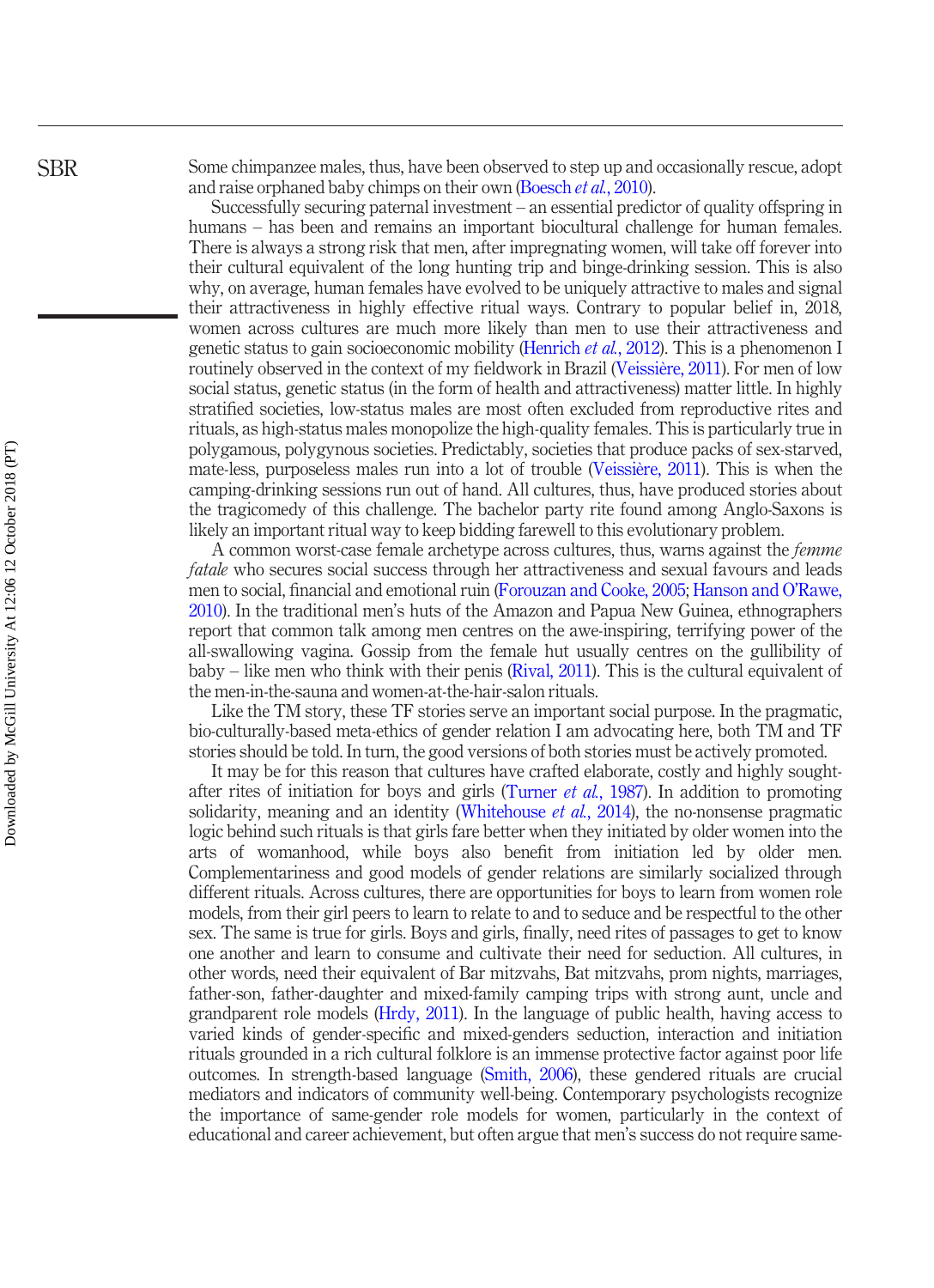sex models ([Lockwood, 2006;](#page-12-20) [Young](#page-13-12) et al., 2013). I suggest that this reflects a contemporary bias against masculinity proper rather than a universal psychological finding.

Rites of boyhood and manhood, such as the ones cultivated in fraternities and athletic cultures are now overly associated with the "toxic" archetypes. Those who promote the importance of initiation into manhood, like the poet [Bly \(2001\)](#page-10-7), psychologist [Peterson \(2018\)](#page-12-12) or motivational speaker [Deida \(1997\),](#page-11-24) are typically dismissed as quack mystics, misogynists or "ALT-right" conservatives (see [Burns, 2017,](#page-11-25) for an example of this view).

Consider this essay a rational call for the importance of such rites and for the return of masculinity as a good ideal type.

#### 2. Conclusion: How should we raise our boys?

I began this essay with reflections on my intellectual journey as anthropologist who has examined complex questions of gender and sex differences from ethnographic and evolutionary perspectives. I grounded my effort to present a general meta-ethics of gender relations on stable patterns of recognized ideal types in the cross-cultural record. Drawing of these transculturally stable models, I proposed that "toxic" male and female archetypes were pedagogically important to provide boys and girls with clear counter examples of the kinds of good moral persons they should become. As such, I argued that TM and TF archetypes were most useful when presented together along with a discussion of evolved differences and opportunities for same-gender and mixed-gender rites and rituals of initiation.

Returning to what I understand best as a man and a father of two boys, I conclude this essay with a tentative call for a normative, character-virtue-based ethics for the imitation of young boys.

The following story, which is often attributed to the US military folklore and discussed in light of its "toxicity" [\(Sparrows, 2015\)](#page-12-21), presents what I take to be a fairly universal trope in the education of boys. The story describes three ideal types: wolves, sheep and sheepdogs. Wolves are painted as lonely, strong and mean. Wolves prey on sheep and weak wolves alike. Sheep are described as naïve and weak. They are eaten by wolves. Sheepdogs, who protect the sheep against the wolves, are elevated as strong and reliable. Boys in this story (like my own boys) are then encouraged to be sheepdogs (the good ideal type) but not wolves or sheep (the ideal types for weak and aggressive men).

This emphasis on strength, autonomy, altruism and reliability has been found in many cultures, from Western stoicism to Vedic and Buddhist wisdom and hunter–gatherer pedagogies ([Haidt, 2007\)](#page-11-26). On an interpersonal level, men in this story are encouraged to be caring and protecting. On a personal level, character strength is taken to entail a sense of ownership over one's feelings and actions. You will never be well, as the transcultural story goes, if you expect the world to conform to your desires.

One may further extract the following set of principles from this stoic model:

- You should be strong and caring and should protect the weak.
- You should respect your elders and hierarchies question them when you are being encouraged to be weak or selfish.
- You should offer your services to women, children, elders and the sick.
- As a rule, your needs always come last. If you do not take care of yourself well, you will not be able to take care of others.
- You should never be a victim; when bad things happen to you, the onus is on you to create the right mindset to recover and thrive.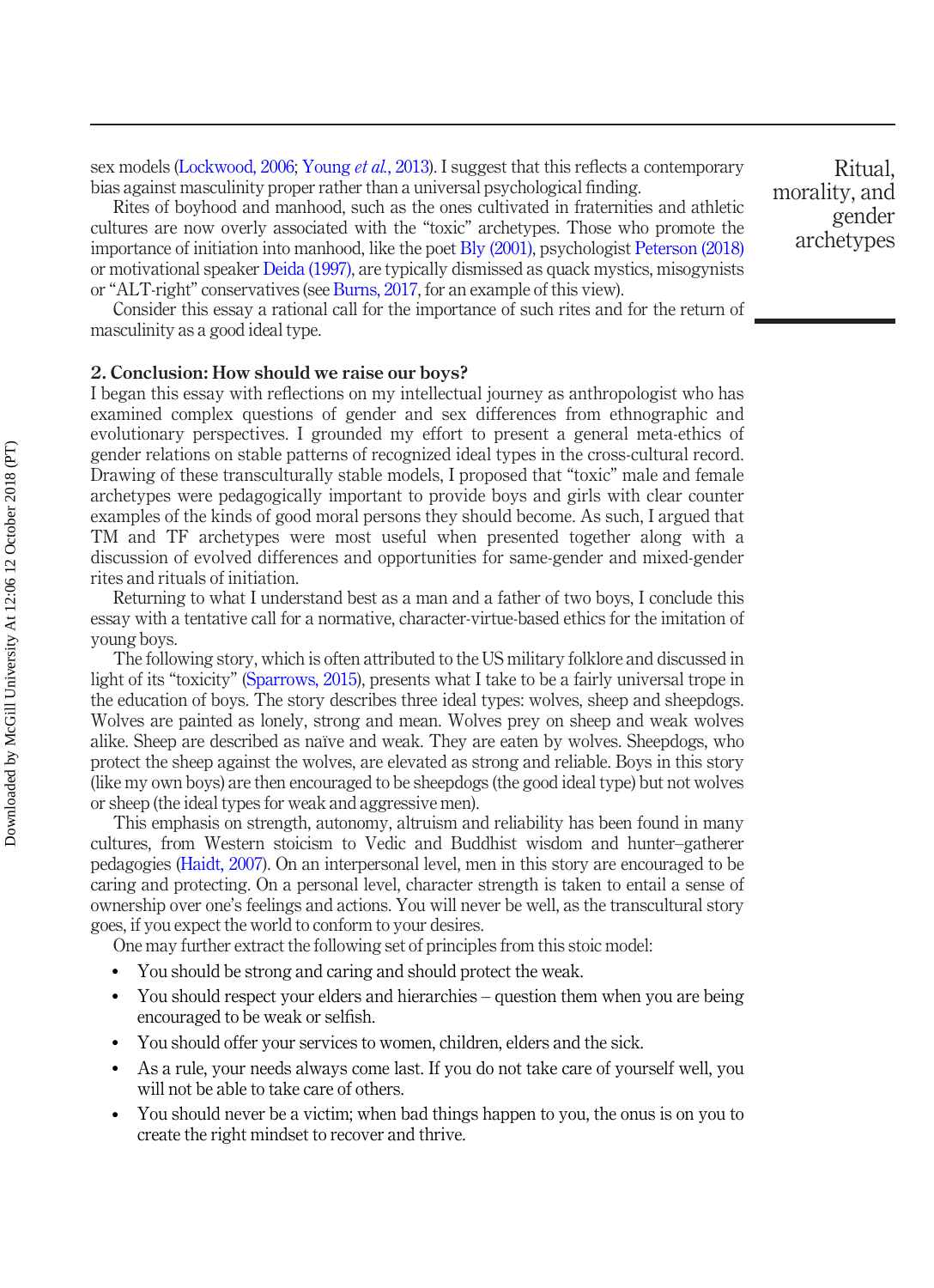### SBR

- You should never blame others for your own feelings.
- You should not encourage victimhood in others.
- It is good to cry for the joys and pains of others. You should never cry out of pity for yourself.
- You should always be firm, kind and generous and know your boundaries.
- Rights and obligations are given, but privileges are earned.
- You should try new things and learn new skills that will make you a good protector.
- The simplest stories are often the best ones; the simplest solutions are not always best; you should choose stairs over elevators.
- Be open to changing your mind; do not change your mind too much.
- Go on a walkabout at least twice in your life.
- When about to give up, try just a little longer; try a little longer after that as well.
- You should have women friends you will not seduce and spend time with aunties and grandmothers.
- You should observe and study the mysteries and beauties of femininity.

In this version of the stoic tenets, which I borrow from my teachings as a father, the story is gendered first and foremost because I am a man. I have no daughter of my own, but I teach the same story to my sisters' and friends' girls when I take them outside for initiation into the world. This story is similarly applicable to children who may feel a stable sexual attraction towards their own sex.

Where the new archetype of "gender fluidity" fits in this picture is a difficult question. This archetype is still under construction in its current form, and it is still counter-intuitive to many people. For parents of children who cannot fit into a clear side of typically gendered stories and archetypes, it may simply be useful to teach the full story – the story of masculine and feminine types, good and bad.

#### Notes

- <span id="page-10-1"></span>1. For the second, sexless Brazil cycle, see [Veissière, 2016b](#page-13-13)
- <span id="page-10-2"></span>2. For an ethnographically and statistically grounded critique of the "sex trafficking" panic, see [Agustin, 2007;](#page-10-8) see also [Lancaster, 2011.](#page-12-22)

#### References

<span id="page-10-8"></span>Agustin, L.M. (2007), Sex at the margins: Migration, labour markets and the rescue industry, Zed books.

<span id="page-10-5"></span>Bilsker, D. and White, J. (2011),"The silent epidemic of male suicide", BC Med J, Vol. 53 No. 10, pp. 529-534.

<span id="page-10-7"></span>Bly, R. (2001), Iron John: Men and Masculinity, Random House, New York, NY.

- <span id="page-10-6"></span>Boesch, C., Bole, C., Eckhardt, N. and Boesch, H. (2010), "Altruism in Forest chimpanzees: the case of adoption", [PLoS One](https://www.emeraldinsight.com/action/showLinks?doi=10.1108%2FSBR-07-2018-0070&crossref=10.1371%2Fjournal.pone.0008901&isi=000274114800011&citationId=p_4), Vol. 5 No. 1, pp. e8901.
- <span id="page-10-0"></span>Bourgois, P. (2003), In search of respect: Selling crack in El Barrio, Vol. 10, Cambridge University Press, Cambridge.

<span id="page-10-4"></span><span id="page-10-3"></span>Boyd, R. and Richerson, P.J. (1988), Culture and The Evolutionary Process, University of Chicago press. Boyer, P. (2008), Religion Explained, Random House, New York, NY.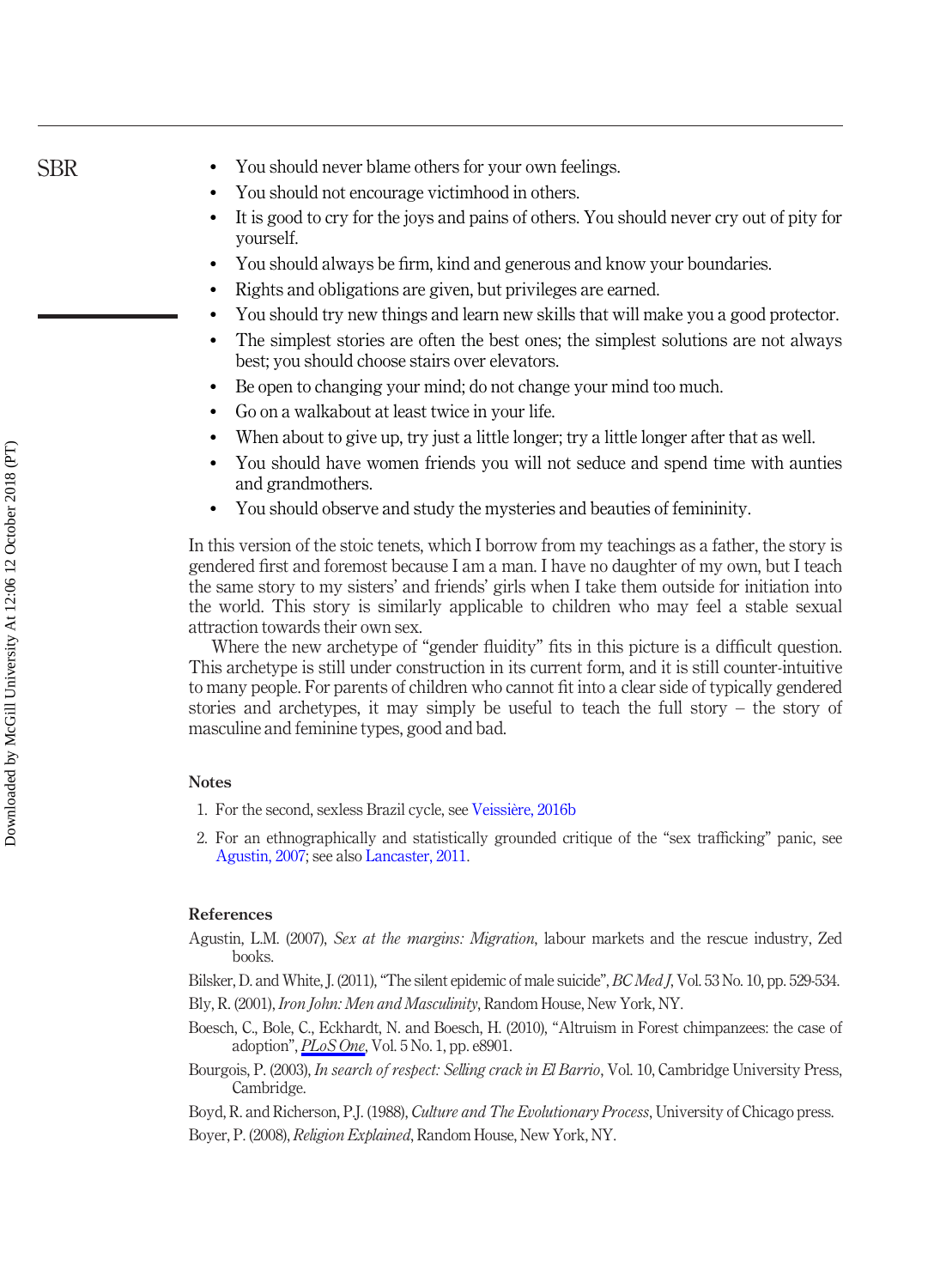<span id="page-11-8"></span>

| Boyer, P. and Liénard, P. (2006), "Precaution systems and ritualized behavior", <i>Behavioral and Brain</i><br><i>Sciences, Vol. 29 No. 6, pp. 635-641.</i> | Ritual,<br>morality, and<br>gender |
|-------------------------------------------------------------------------------------------------------------------------------------------------------------|------------------------------------|
| Brophy, C.A. (2015), "Political correctness: social-fiscal liberalism and left-wing authoritarianism",                                                      |                                    |
| Master's thesis, Department of Psychology, University of Toronto.                                                                                           |                                    |

archetypes

<span id="page-11-25"></span><span id="page-11-17"></span>Burns, J. (2017), "Biopolitics, toxic masculinities, disavowed histories, and youth radicalization", [Peace](https://www.emeraldinsight.com/action/showLinks?doi=10.1108%2FSBR-07-2018-0070&crossref=10.1080%2F10402659.2017.1308723&isi=000424223800006&citationId=p_10) *[Review](https://www.emeraldinsight.com/action/showLinks?doi=10.1108%2FSBR-07-2018-0070&crossref=10.1080%2F10402659.2017.1308723&isi=000424223800006&citationId=p_10)*, Vol. 29 No. 2, pp. 176-183.

<span id="page-11-20"></span>Butler, J. (2011), [Gender trouble: Feminism and the Subversion of Identity](https://www.emeraldinsight.com/action/showLinks?doi=10.1108%2FSBR-07-2018-0070&crossref=10.4324%2F9780203824979&citationId=p_12), Routledge, Abingdon.

- <span id="page-11-1"></span>Campbell, B. and Manning, J. (2014), "Microaggression and moral cultures", [Comparative Sociology](https://www.emeraldinsight.com/action/showLinks?doi=10.1108%2FSBR-07-2018-0070&crossref=10.1163%2F15691330-12341332&citationId=p_13), Vol. 13 No. 6, pp. 692-726.
- <span id="page-11-24"></span>Deida, D. (1997), "The way of the superior man. Boulder: Sounds True, 2004".
- <span id="page-11-16"></span>Douglas, M. (2003), *[Purity and Danger: An Analysis of Concepts of Pollution and Taboo](https://www.emeraldinsight.com/action/showLinks?doi=10.1108%2FSBR-07-2018-0070&crossref=10.4324%2F9780203361832&citationId=p_15)*, Routledge, Abingdon.
- <span id="page-11-11"></span>Eagly, A.H. and Wood, W. (1999), "The origins of sex differences in human behavior: evolved dispositions versus social roles", [American Psychologist](https://www.emeraldinsight.com/action/showLinks?doi=10.1108%2FSBR-07-2018-0070&crossref=10.1037%2F0003-066X.54.6.408&isi=000080977700002&citationId=p_16), Vol. 54 No. 6, p. 408.
- <span id="page-11-22"></span>Forouzan, E. and Cooke, D.J. (2005), "Figuring out la femme fatale: conceptual and assessment issues concerning psychopathy in females", *[Behavioral Sciences and the Law](https://www.emeraldinsight.com/action/showLinks?doi=10.1108%2FSBR-07-2018-0070&crossref=10.1002%2Fbsl.669&isi=000234574000003&citationId=p_17)*, Vol. 23 No. 6, pp. 765-778.
- <span id="page-11-10"></span>Fuentes, A. (2015), Race, Monogamy, and Other Lies They Told You: Busting Myths About Human Nature, Univ of CA Press.
- <span id="page-11-4"></span>Greene, J. and Haidt, J. (2002), "How (and where) does moral judgment work?", *[Trends in Cognitive](https://www.emeraldinsight.com/action/showLinks?doi=10.1108%2FSBR-07-2018-0070&crossref=10.1016%2FS1364-6613%2802%2902011-9&isi=000179610700014&citationId=p_19)* [Sciences](https://www.emeraldinsight.com/action/showLinks?doi=10.1108%2FSBR-07-2018-0070&crossref=10.1016%2FS1364-6613%2802%2902011-9&isi=000179610700014&citationId=p_19), Vol. 6 No. 12, pp. 517-523.
- <span id="page-11-0"></span>Hacking, I. (2002), "Historical ontology", In [the Scope of Logic, Methodology and Philosophy of Science](https://www.emeraldinsight.com/action/showLinks?doi=10.1108%2FSBR-07-2018-0070&crossref=10.1007%2F978-94-017-0475-5_13&citationId=p_20), Springer, Dordrecht, pp. 583-600.
- <span id="page-11-14"></span>Hacking, I. (2007), "Kinds of people: moving targets", In Proceedings-British Academy, Vol. 151, Oxford University Press, p. 285.
- <span id="page-11-26"></span>Haidt, J. (2007), The Happiness Hypothesis: Putting Ancient Wisdom to the Test of Modern Science, Random House.
- <span id="page-11-5"></span>Haidt, J. (2012), The Righteous Mind: Why Good People are Divided by politics and Religion, Vintage, New York, NY.
- <span id="page-11-2"></span>Haidt, J. (2017), "The unwisest idea on campus: commentary on Lilienfeld", *[Perspectives on Psychological](https://www.emeraldinsight.com/action/showLinks?doi=10.1108%2FSBR-07-2018-0070&crossref=10.1177%2F1745691616667050&citationId=p_24)* [Science : a Journal of the Association for Psychological Science](https://www.emeraldinsight.com/action/showLinks?doi=10.1108%2FSBR-07-2018-0070&crossref=10.1177%2F1745691616667050&citationId=p_24), Vol. 12 No. 1, pp. 176-177.
- <span id="page-11-23"></span>Hanson, H. and O'Rawe, C. (2010), *[The femme fatale: images, histories, contexts](https://www.emeraldinsight.com/action/showLinks?doi=10.1108%2FSBR-07-2018-0070&crossref=10.1057%2F9780230282018&citationId=p_25)*, Springer, Berlin.
- <span id="page-11-15"></span>Harding, S.G. (Ed.). (2004), The feminist standpoint theory reader: Intellectual and political controversies, Psychology Press, London.
- <span id="page-11-7"></span>Harnad, S. (2017), "To cognize is to categorize: cognition is categorization", In [Handbook of](https://www.emeraldinsight.com/action/showLinks?doi=10.1108%2FSBR-07-2018-0070&crossref=10.1016%2FB978-0-08-101107-2.00002-6&citationId=p_27) [Categorization in Cognitive Science](https://www.emeraldinsight.com/action/showLinks?doi=10.1108%2FSBR-07-2018-0070&crossref=10.1016%2FB978-0-08-101107-2.00002-6&citationId=p_27), 2nd ed., pp. 21-54.
- <span id="page-11-19"></span>Hay, C. (2015), "Girlfriend, Mother, Professor?", New York Times, available at: [https://opinionator.blogs.](https://opinionator.blogs.nytimes.com/2016/01/25/girlfriend-mother-professor/) [nytimes.com/2016/01/25/girlfriend-mother-professor/](https://opinionator.blogs.nytimes.com/2016/01/25/girlfriend-mother-professor/)
- <span id="page-11-12"></span>Hecht, T. (2006), *[After life: An Ethnographic Novel](https://www.emeraldinsight.com/action/showLinks?doi=10.1108%2FSBR-07-2018-0070&crossref=10.1215%2F9780822387725&citationId=p_29)*, Duke University Press.
- <span id="page-11-18"></span>Henrich, J. (2015), The Secret of Our Success: How Culture is Driving Human Evolution, Domesticating Our Species, and Making us Smarter, Princeton University Press.
- <span id="page-11-21"></span>Henrich, J., Boyd, R. and Richerson, P.J. (2012), The Puzzle of Monogamous Marriage, Phil.
- <span id="page-11-6"></span>Hrdy, S.B. (2011), Mothers and others, Harvard University Press.
- <span id="page-11-9"></span>Keane, W. (2015), *Ethical life: Its Natural and Social Histories*, Princeton University Press.
- <span id="page-11-3"></span>Kipnis, L. (2017), Unwanted Advances: Sexual Paranoia Comes to Campus, Harper Collins.

<span id="page-11-13"></span>Buss, D.M. (1995), Psychological sex differences: origins through sexual selection.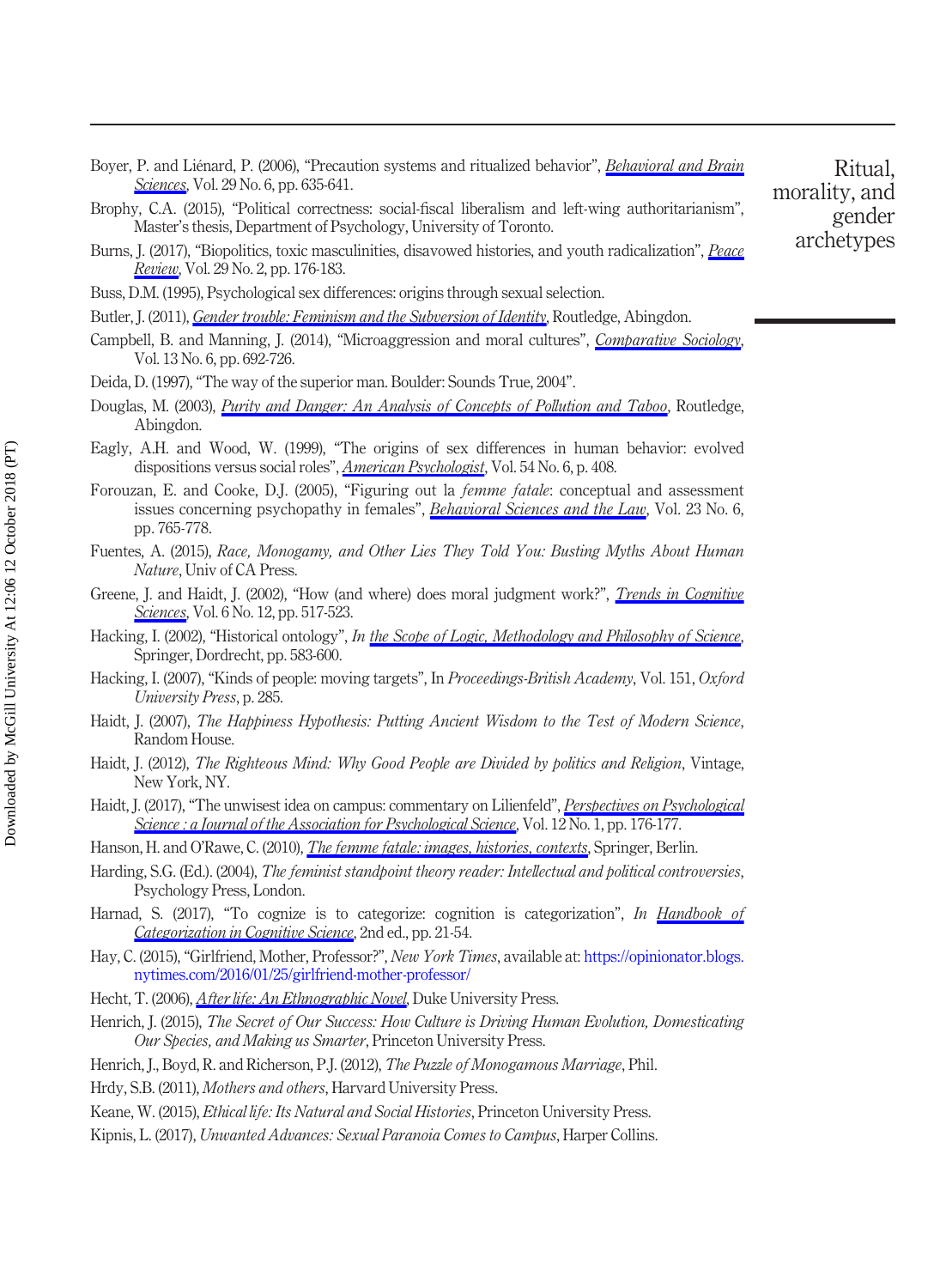- <span id="page-12-7"></span>Kulick, D. (1997), "The gender of Brazilian transgendered prostitutes", American Anthropologist, Vol. 99 No. 3, pp. 574-585.
- <span id="page-12-4"></span>Lamb, M.E. (2000), "The history of research on father involvement: an overview", *Marriage and Family* Review, Vol. 29 Nos 2/3, pp. 23-42.
- <span id="page-12-5"></span>Lamb, M.E. and Goldberg, W.A. (1982), "The father–child relationship: a synthesis of biological, evolutionary, and social perspectives", Parenting: Its Causes and Consequences, pp. 55-73.
- <span id="page-12-9"></span>Lancaster, R. (2005), Tolerance and Intolerance in Sexual Cultures in Latin America, Sexuality and Immigration, Passing Lines, 14, 255.
- <span id="page-12-22"></span>Lancaster, R.N. (2011), Sex panic and the Punitive State, University of CA Press.
- <span id="page-12-14"></span>Leary, M.R. and Kowalski, R.M. (1990), "Impression management: a literature review and twocomponent model", Psychological Bulletin, Vol. 107 No. 1, p. 34.
- <span id="page-12-1"></span>Lilienfeld, S.O. (2017), "Microaggressions: strong claims, inadequate evidence", Perspectives on Psychological Science, Vol. 12 No. 1, pp. 138-169.
- <span id="page-12-20"></span>Lockwood, P. (2006). "Someone like me can be successful: do college students need same-gender role models?", Psychology of Women Quarterly.
- <span id="page-12-13"></span>MacIntyre, A. (2013), After Virtue, A&C Black.
- <span id="page-12-6"></span>Manalansan, M.F. IV, (2003), Global Divas: Filipino Gay Men in the Diaspora, Duke University Press.
- <span id="page-12-8"></span>Mead, M. (1939), From the South Seas; studies of adolescence and sex in primitive societies, Morrow, New York, New York, NY.
- <span id="page-12-12"></span>Peterson, J.B. (2018), 12 Rules for Life: An Antidote to Chaos, Random House, Toronto.
- <span id="page-12-15"></span>Phillips, M.L., Young, A.W., Senior, C., Brammer, M., Andrew, C., Calder, A.J. and Gray, J.A. (1997), "A specific neural substrate for perceiving facial expressions of disgust", Nature, Vol. 389 No. 6650, p. 495.
- <span id="page-12-0"></span>Ramstead, M.J., Veissière, S.P. and Kirmayer, L.J. (2016), "Cultural affordances: scaffolding local worlds through shared intentionality and regimes of attention", Frontiers in Psychology, Vol. 7, p. 1090.
- <span id="page-12-11"></span>Rand, D.G., Brescoll, V.L., Everett, J.A., Capraro, V. and Barcelo, H. (2016), "Social heuristics and social roles: intuition favors altruism for women but not for men", Journal of Experimental Psychology: General, Vol. 145 No. 4, p. 389.
- <span id="page-12-18"></span>Rival, L. (2011), "What Kind of Sex Makes People Happy?" in Astuti, R., Parry, J. and Stafford, C. (? 1). (2007). Questions of Anthropology, Berg.
- <span id="page-12-16"></span>Rozin, P., Haidt, J. and Fincher, K. (2009)."From oral to moral, Science".
- <span id="page-12-2"></span>Schmidt, M.F., Rakoczy, H. and Tomasello, M. (2011), "Young children attribute normativity to novel actions without pedagogy or normative language", *Developmental Science*, Vol. 14 No. 3, pp. 530-539.
- <span id="page-12-3"></span>Schmitt, D.P., Realo, A., Voracek, M. and Allik, J. (2008), "Why can't a man be more like a woman? Sex differences in big five personality traits across 55 cultures", Journal of Personality and Social Psychology, Vol. 94 No. 1, p. 168.
- <span id="page-12-17"></span>Severson, K., Aune, J. and Jodlowski, D. (2008), "Bruno bettelheim, autism, and the rhetoric of scientific authority", Autism and Representation, Vol. 65-77.
- <span id="page-12-19"></span>Smith, E.J. (2006), "The strength-based counseling model", The Counseling Psychologist, Vol. 34 No. 1, pp. 13-79.
- <span id="page-12-10"></span>Soutschek, A., Burke, C.J., Beharelle, A.R., Schreiber, R., Weber, S.C., Karipidis, I.I. and Tobler, P.N. (2017), "The dopaminergic reward system underpins gender differences in social preferences", Nature Human Behaviour, Vol. 1 No. 11, p. 819.
- <span id="page-12-21"></span>Sparrows, J. (2015), "American sniper and the sheepdog trope", the Baffler, avilable at: [https://](https://thebaffler.com/latest/american-sniper) thebaffl[er.com/latest/american-sniper](https://thebaffler.com/latest/american-sniper)